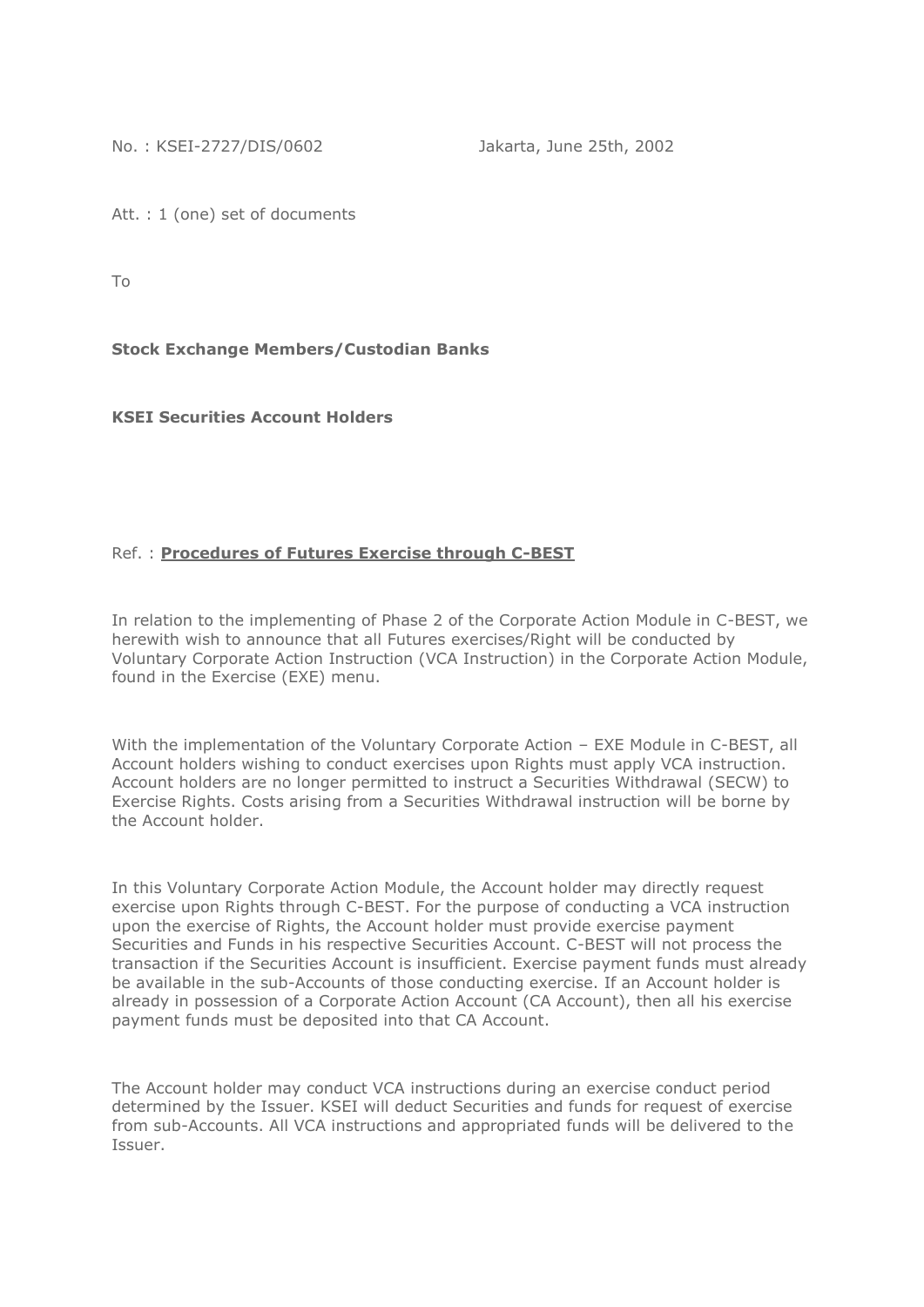KSEI will receive the total Shares proceeds of Futures Exercise from the Issuer. KSEI will then distribute the Futures Exercise Shares proceeds to the accounts of those Account holders that have conducted exercise.

As to be able to conduct this VCA instruction, the Account holder must activate the VCA Module to each Group in access to C-BEST. The Corporate Action facility through C-BEST application guide can be browsed in the KSEI homepage [http://www.ksei.co.id](http://www.ksei.co.id/) (in the down load file menu). A brief procedure on Futures exercise through C-BEST is also attached.

Execution of Futures that will be conducted using VCA Instruction are as follows:

| No.           | Code and Name of Futures                             | Exercise Period           |
|---------------|------------------------------------------------------|---------------------------|
| -1            | CPPR-R/Right Central Proteinaprima Tbk               | July $01 -$ July 08, 2002 |
| $\mathcal{L}$ | NISP-R/Right Bank NISP Tbk                           | July 02 - July 09, 2002   |
| 3             | <b>BNII-R/Right Bank Internasional Indonesia Tbk</b> | July $11 -$ July 18, 2002 |

Should further explanation be necessary, please contact Mr. Gusrinaldi at (021) 52991153 or Mrs. Fitriyah at (021) 52991141. Thank you.

Yours truly,

## **PT Kustodian Sentral Efek Indonesia**

**Endang Triningsih** Division Head - Depository and Shares Information

**Gusrinaldi Akhyar** Dept. Head - Corporate Action, Depository and Shares Information Division

**Cc.,**

1. Board of Directors - PT Bursa Efek Jakarta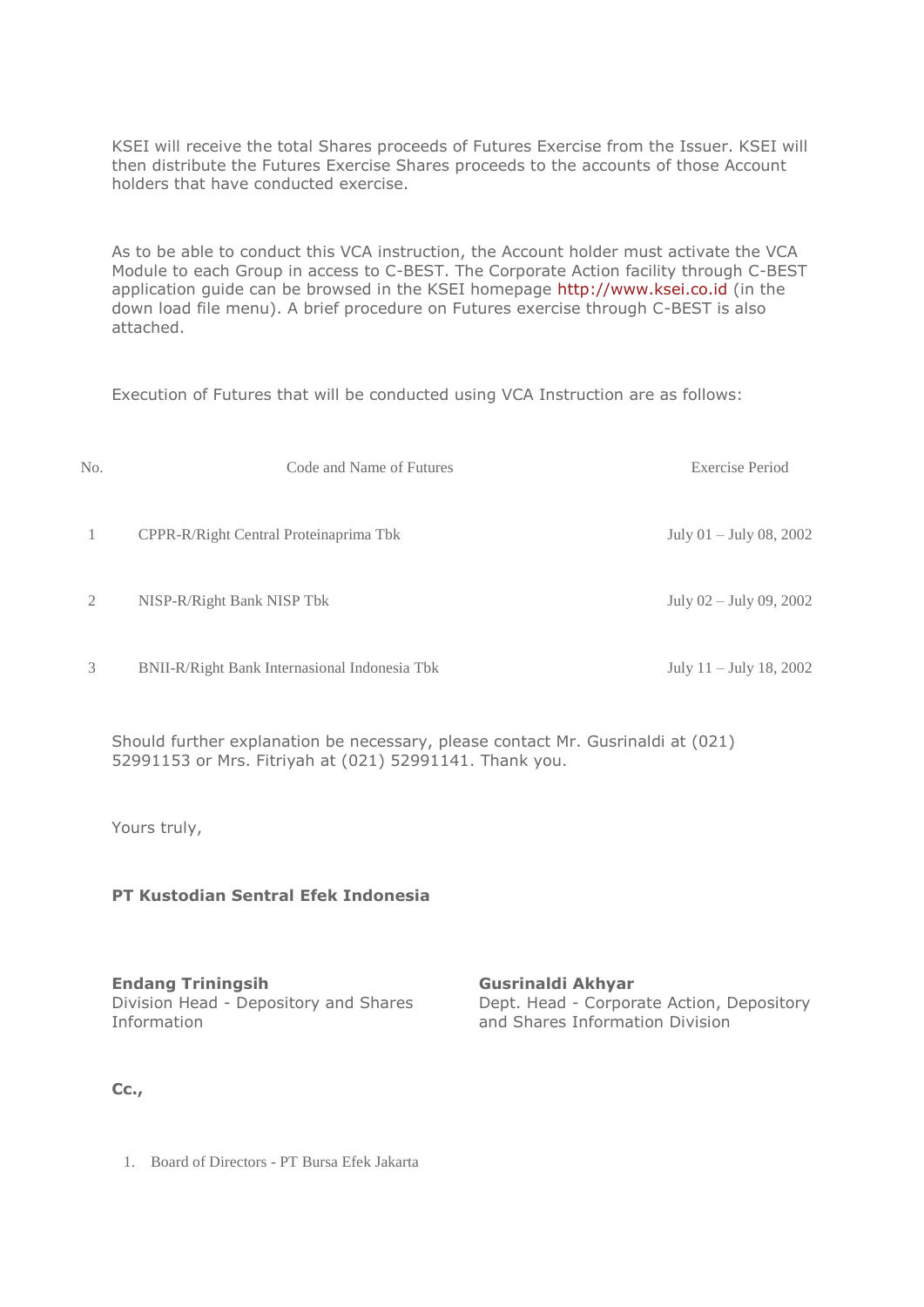- 2. Board of Directors PT Bursa Efek Surabaya
- 3. Board of Directors PT Kliring Penjaminan Efek Indonesia
- 4. Board of Directors PT Bank NISP Tbk.
- 5. Board of Directors PT Central Proteinaprima Tbk.
- 6. Board of Directors PT Bank Internasional Indonesia Tbk.
- 7. Board of Directors PT Sirca Datapro Perdana
- 8. Board of Directors PT Sinartama Gunita

## **Attachment**

.

## **Procedures of Futures Exercises/Right through C-BEST are as follows:**

- 1 The exercise of Futures into Shares is conducted by the KSEI Account holder through an Exercise
- . (EXE) activity procedure upon an amount of Futures to be exercised by the Futures holder.
- 2 1 (one) Securities Account may execute only 1 (one) Voluntary Instruction during the exercise
- . period. It is for this reason that the Account holder opens sub-Accounts for his Investors.
- 3 These are the steps to create Futures Exercise Instructions:
	- 3.1 Exercise instructions are executed by the KSEI Account holder according to instructions from Futures/Warrant holders through C-BEST. This instruction is found in the instruction menu and is called Voluntary CA instruction.
	- 3.2 Choose the kind of Voluntary activity and the Securities code from the window as shown below,
		- Corporate action type : EXE
		- Effective date (ddmmyyyy) : Optional (leave empty)
		- Securities code type : Local
		- Security code : Futures code
	- 3.3 Click Search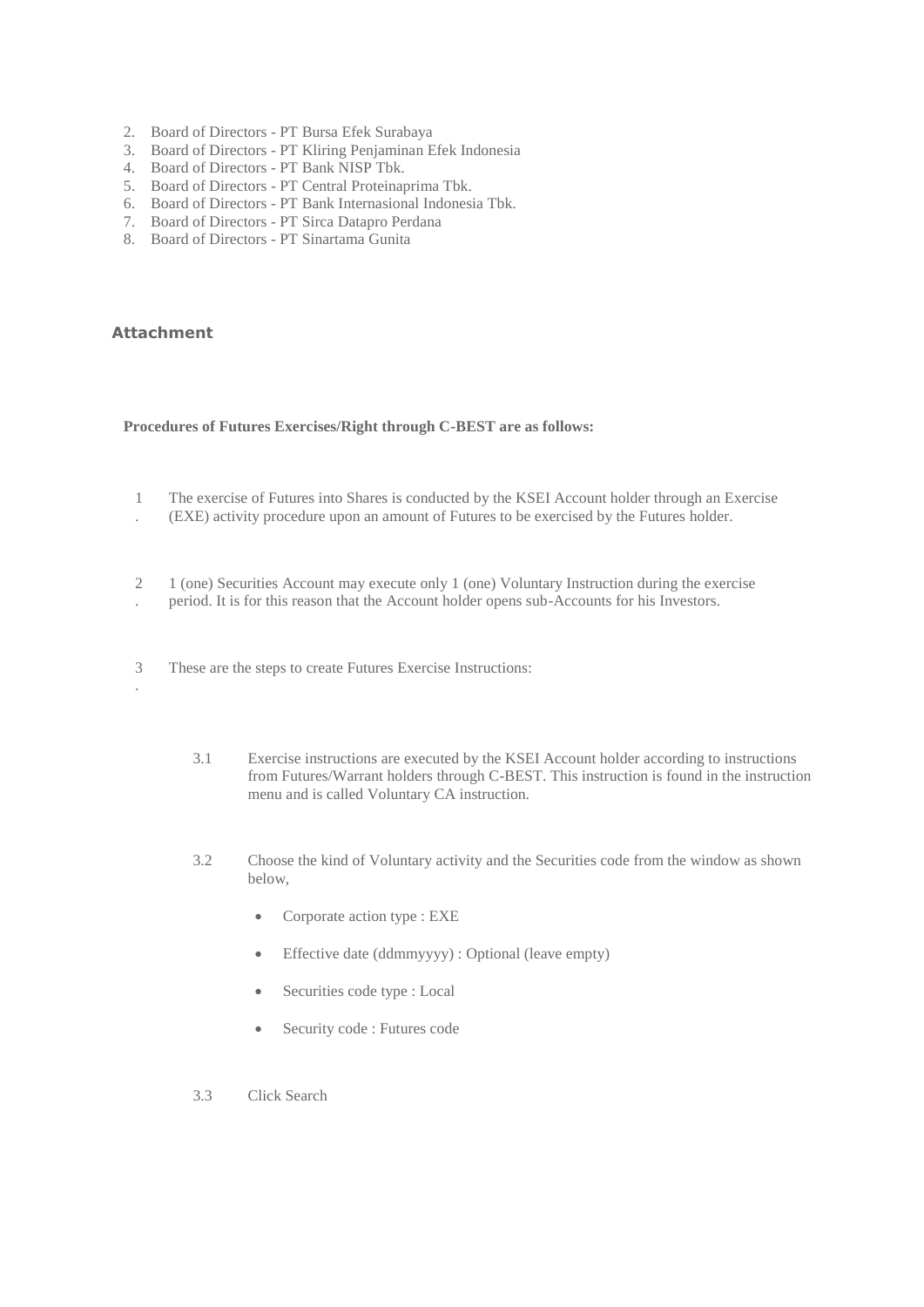- 3.4 A screen will appear showing a form as follows,
	- External Reference : reference number
	- Corporate Action Type (display only)
	- Effective Date : VCA proceeds Securities distribution date (display only)
	- Participant Code : Account holder's code (5 digits)
	- Participant Account : Account number of the Account possession of the Futures and Funds balance
	- Option Name : not a must to fill-in
	- Option Quantity : Amount of Securities to be Exercised upon
	- Instruction Description : Description of Exercise instruction
- 3.5 Fill-in the fields according to the above guidelines.
- 3.6 Execute Approval upon Exercise instruction to be processed.
- 3.7 Print the instruction as a document.
- 4. Providing of funds in the Securities Account can be done applying Book Transfer instruction (BTS) from Own account to each Sub Securities Account/Sub Account. As for Account holders already in possession of a CA Account, the total amount of exercised funds owned by the Investor must be deposited into the CA Account.
- 5. Additional Shares Ordering can be done by filling-out and submitting an Additional Shares Purchase Order Form provided by the Issuer/Registrar with the following attachments:
	- 5.1. The copy/photocopy of a settled exercise instruction conducted through C-BEST bearing the name of the respective Futures holder.
	- 5.2. A completely filled-in Securities Deposit Form issued by KSEI for the purpose of Registrar's distributing of exercised Shares proceeds.